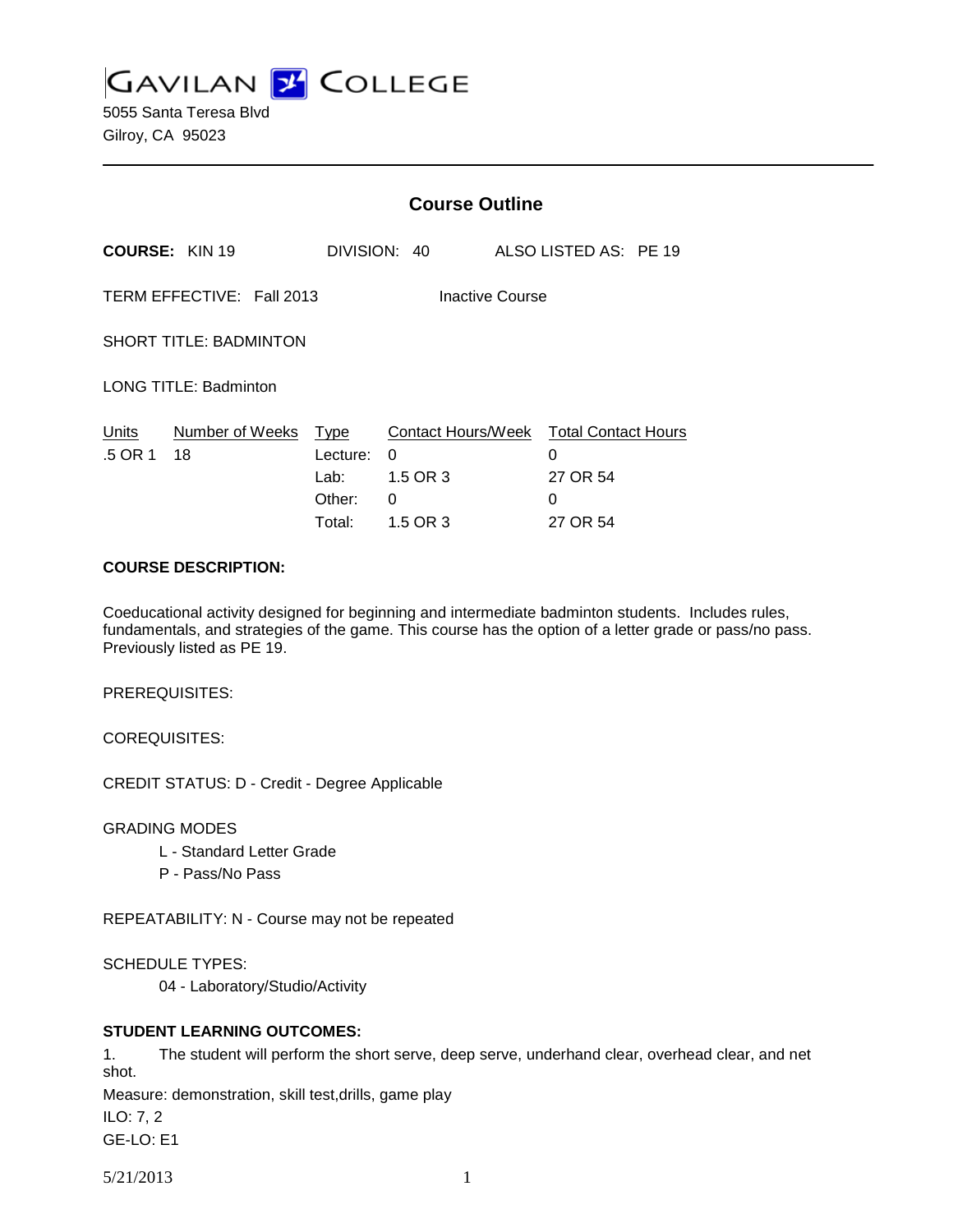2. The student will demonstrate singles and doubles strategies.

Measure: performance, game play ILO: 7, 2, 1, 4 GE-LO: E1

3. The student will apply the rules, including scoring, in both singles and doubles. Measure: demonstration, written exam, oral exam

ILO: 2, 7, 1, 4 GE-LO: A1, A2

# **CONTENT, STUDENT PERFORMANCE OBJECTIVES, OUT-OF-CLASS ASSIGNMENTS**

Inactive Course: 02/25/2013

4.5 - 9 Hours

Discuss course syllabus, class procedures and grading. Introduce the forehand and backhand strokes, including the grip, wrist snap, swing and footwork. Demonstrate and practice low serve. Explain when this serve would be used. Discuss, demonstrate and practice the high serve. Explain, demonstrate and practice net play. Practice, in combination, a serve, return and net play.

SPO: The student will explain the situations when a low serve would be used and when a high serve would be used. They will demonstrate a forehand, backhand, low serve, high serve, and net play.

#### 6 - 12 Hours

Review and continue working on strokes presented earlier. Emphasis will be on the fundamentals. Teach the underhand clear and the overhead clear. Introduce and practice the smash. Utilize the serve and rally to work on the techniques for the various strokes. Singles game play, including scoring, rules, and strategies will be described. A variety of modified games will be utilized to help develop skills and knowledge for singles play.

SPO: The student will demonstrate the underhand clear, the overhead clear, and the smash. They will discuss the rules and strategies involved in singles play.

#### 4.5 - 9 Hours

Continue using a variety of modified games to practice all the strokes learned to date. Incorporate singles game play into the class. This could be done through a variety of tournament formats. Presentation and demonstration on the drive and the drop shot.

SPO: Students will participate in singles play where they will demonstrate a variety of strokes and be able to utilize the rules and strategies of the game. They will demonstrate the drive and the drop shot.

## 4.5 - 9 Hours

Review the drive and the drop shot and continue working on all the strokes. Explain and have doubles scoring demonstrated. Provide opportunities for the students to practice doubles serving and scoring. Discuss doubles teamwork, including the rules, positioning, and strategies of the game.

SPO: The student will describe and demonstrate doubles scoring. They will explain the rules, positioning, and strategies for the game of doubles.

6 - 12 Hours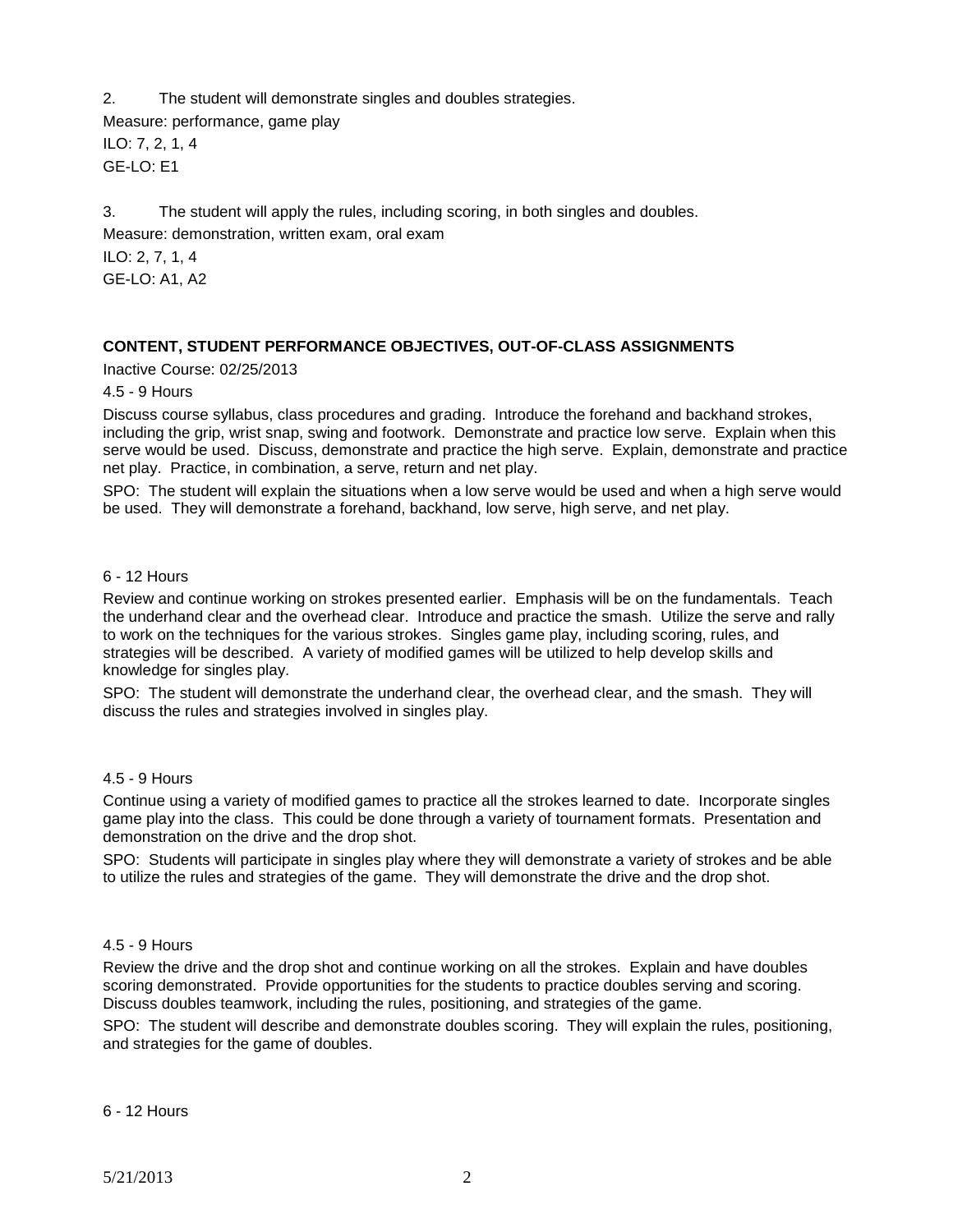Review all skills, rules, and strategies. Utilize a variety of tournament formats which allow the students to incorporate their skills into singles and doubles play. Skill testing will be completed.

SPO: The students will participate in game play. They will demonstrate their skills, knowledge of the rules, and strategies of the game of badminton.

2 Hours Written final.

**Hours** 

This is a skill building class where the students' skills or proficiencies will be enhanced by supervised repetition and practice in class.

## **METHODS OF INSTRUCTION:**

demonstration, lecture, discussion

#### **METHODS OF EVALUATION:**

| The types of writing assignments required:              |                                                                          |  |  |  |  |
|---------------------------------------------------------|--------------------------------------------------------------------------|--|--|--|--|
| None                                                    |                                                                          |  |  |  |  |
| The problem-solving assignments required:               |                                                                          |  |  |  |  |
| None                                                    |                                                                          |  |  |  |  |
| The types of skill demonstrations required:             |                                                                          |  |  |  |  |
| Performance exams                                       |                                                                          |  |  |  |  |
| The types of objective examinations used in the course: |                                                                          |  |  |  |  |
| Multiple choice                                         |                                                                          |  |  |  |  |
| True/False                                              |                                                                          |  |  |  |  |
| Matching items                                          |                                                                          |  |  |  |  |
| Other category:                                         |                                                                          |  |  |  |  |
| Requires student participation                          |                                                                          |  |  |  |  |
| The basis for assigning students grades in the course:  |                                                                          |  |  |  |  |
| Writing assignments:                                    | $0\% - 0\%$                                                              |  |  |  |  |
| Problem-solving demonstrations: 0% - 0%                 |                                                                          |  |  |  |  |
| Skill demonstrations:                                   | 40% - 60%                                                                |  |  |  |  |
| Objective examinations:                                 | 10% - 30%                                                                |  |  |  |  |
| Other methods of evaluation: 30% - 60%                  |                                                                          |  |  |  |  |
| <b>JUSTIFICATION:</b>                                   |                                                                          |  |  |  |  |
|                                                         | The department is requesting a name change, from the Physical Education  |  |  |  |  |
|                                                         | and Athletics Department to the Department of Kinesiology and Athletics. |  |  |  |  |

The reasons for this action include:

1) A desire to follow suit with the 4-year colleges and universities.

2) A trend in the field. Community colleges are moving in this

direction with Cabrillo College already taking this action. Others such as Sacramento City College, Mission College, and Diablo Valley College are also in the process of changing their name as well. Gavilan College can be a leader in this trend.